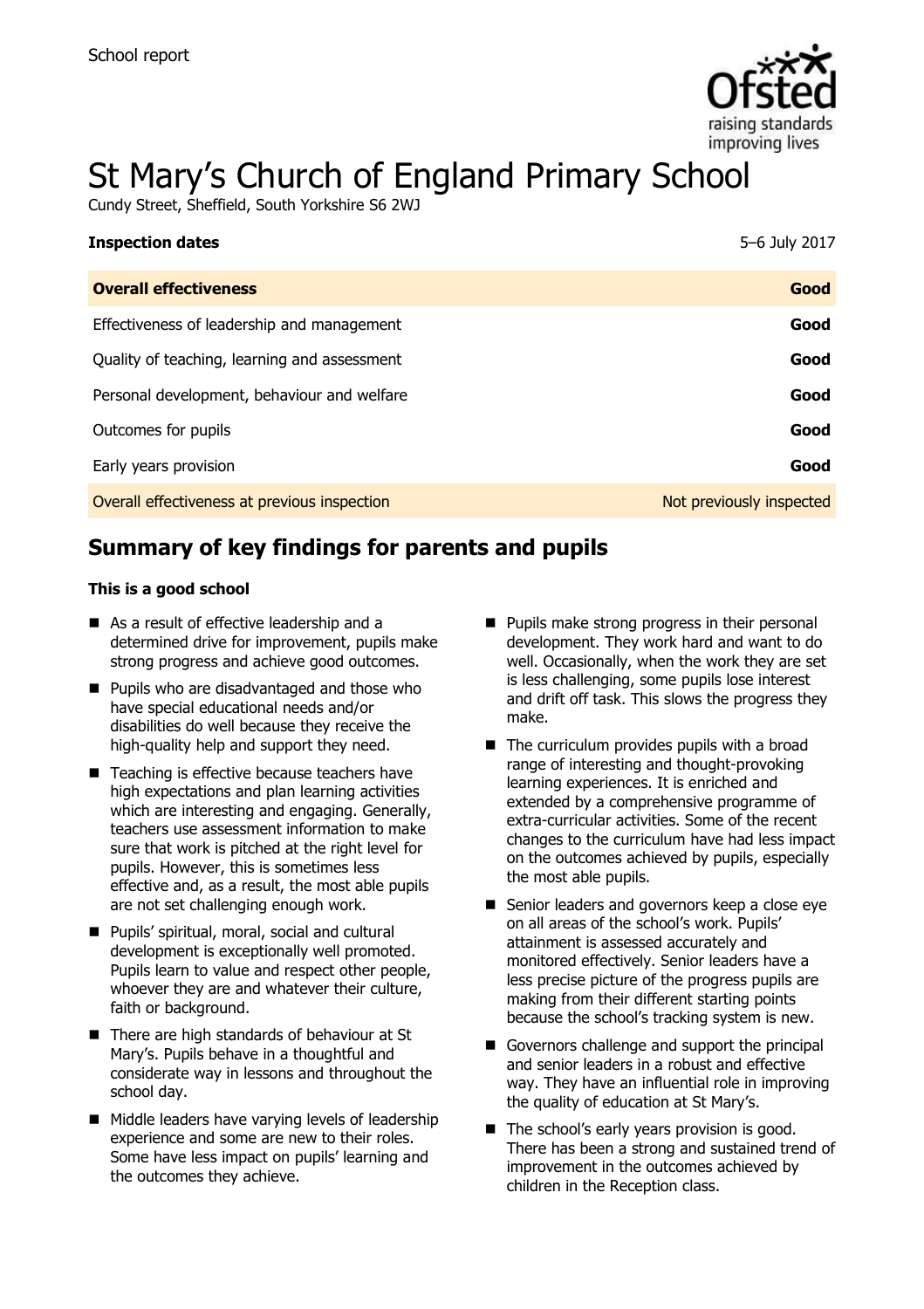

# **Full report**

### **What does the school need to do to improve further?**

- Improve the effectiveness of leadership and management by making sure that:
	- the school's tracking system provides accurate information about the progress individual pupils make in all subject areas and leaders use this information to further improve the quality of teaching, learning and assessment
	- middle leaders have a strong and influential role in improving the quality of education and the outcomes pupils achieve
	- the curriculum extends and challenges all pupils, especially the most able pupils, so that they develop excellent attitudes to learning and a higher proportion exceed expectations in English, mathematics, science and a wide range of other subjects.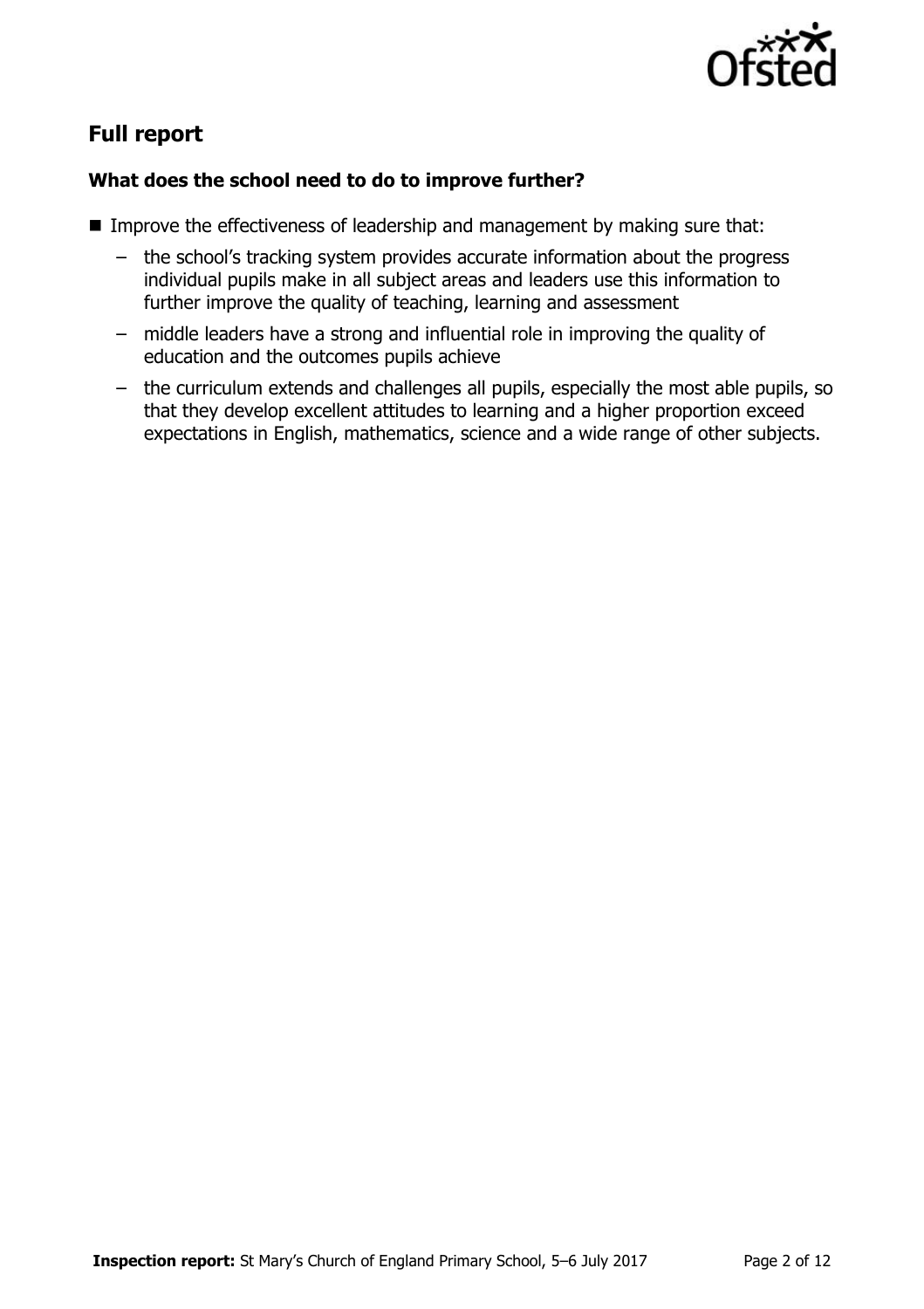

## **Inspection judgements**

#### **Effectiveness of leadership and management Good**

- The principal, senior leaders and governors have led the school with determination and resolve through a period of significant change. They have tackled all the areas for improvement identified at the predecessor school's last inspection and won back the trust and confidence of the community they serve. Pupils told inspectors that they go to a good school and we agree with them.
- Leaders and governors have made sure that the school's inclusive values and Christian character are at the heart of everything they do. Pupils' spiritual, moral, social and cultural development is exceptionally well promoted at St Mary's. As a result, pupils understand, accept and value people who are different, including those who have different faiths and backgrounds. The school is achieving its ambition of 'rising above the ordinary' in these crucially important aspects of pupils' learning and development.
- The principal, senior leaders and governors have high expectations and an absolute focus on achieving the best outcomes for all pupils. A notable strength is their determination to tackle the different forms of disadvantage experienced by pupils and their families. Pupil premium funding is used effectively to provide the additional help and support disadvantaged pupils need. As a result, they make accelerated progress and achieve outcomes which are similar to those achieved by non-disadvantaged pupils. Importantly, pupils who join the school during the academic year, including those who speak English as an additional language, are supported effectively and make strong progress.
- Leaders and governors have an accurate view of the school's effectiveness because they have strong systems for monitoring the quality of education and the outcomes achieved by pupils. The principal makes sure the governing body receives detailed information about the school's performance. Importantly, governors have the knowledge and skills they need to challenge and support senior leaders effectively. Governors do not hold back when challenge is needed, but are equally robust in the way they support the principal, senior leaders and staff. The school's strategic plan is sharply focused on the areas of the school's work which need to be improved and developed further.
- **Performance management is used well by senior leaders and governors to hold their** colleagues to account for improving practice and securing consistently good outcomes for pupils. Teachers value the comprehensive programme of training and professional development provided by the school, especially the opportunities to work and learn alongside colleagues from other schools within the academy trust. The principal and senior leaders also work closely with leaders from other trust schools. Again, this is helping them to develop their practice and, importantly, to strengthen the systems which drive improvement at St Mary's.
- The influence of other leaders on the quality of teaching, learning and assessment and the outcomes pupils are achieving is more variable. This is because some are either new to their roles or are less experienced leaders. Consequently, some areas of the school's work have not improved as rapidly as others. The outcomes achieved by key stage 1 pupils, for example, are not improving as quickly as those achieved by pupils in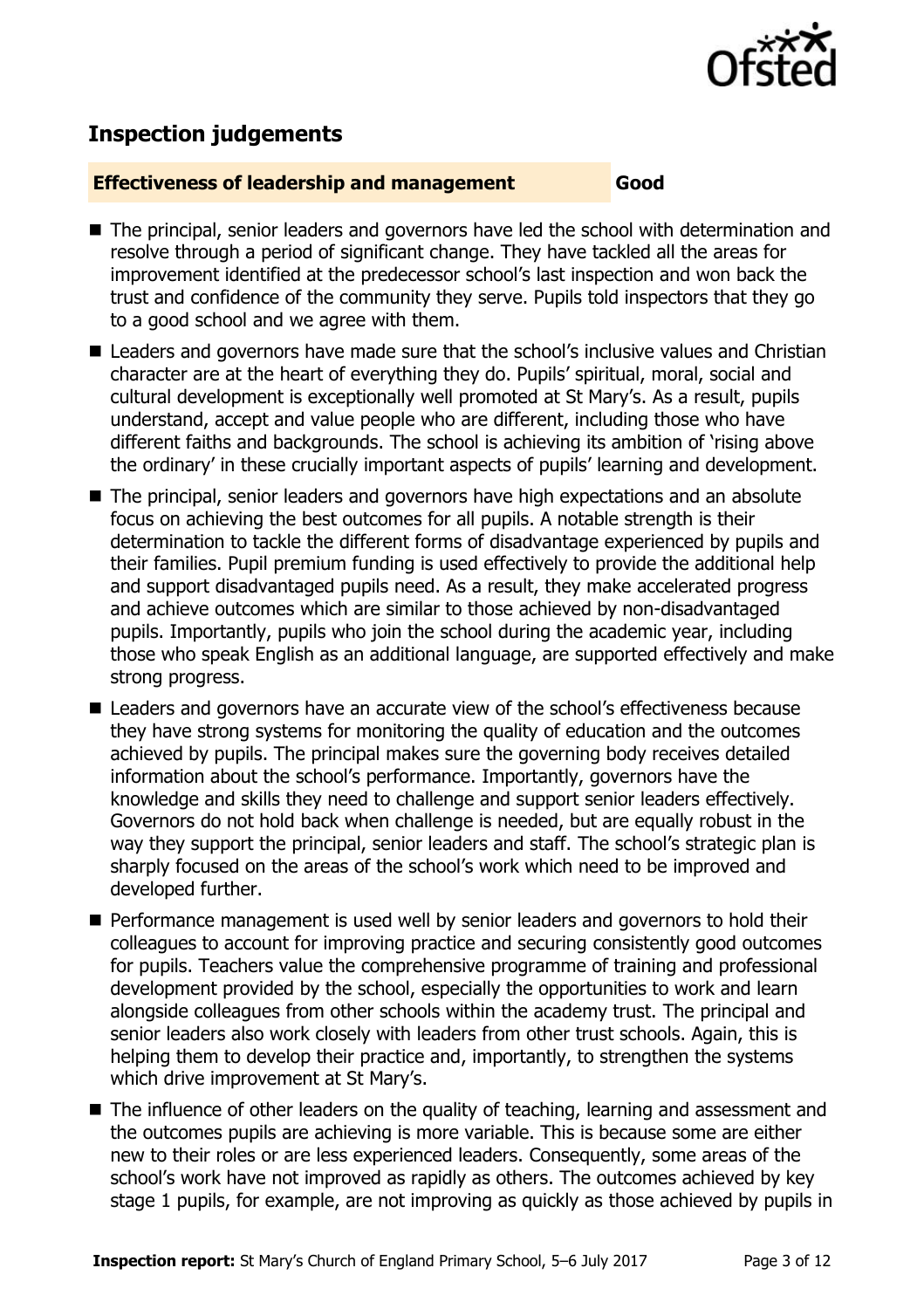

the early years and those in key stage 2. Also, although there is an improving picture, the outcomes achieved by the most able pupils in science and in the subjects taught within the school's 'creative curriculum' are not as strong as they could be. Too few of the most able pupils are developing their knowledge, skills and understanding at greater depth in these important subjects.

- Additional funding for pupils who have special educational needs and/or disabilities is used well to improve the outcomes they achieve. In the early years and in key stages 1 and 2, pupils' needs are identified and assessed in a timely and effective way. Education, health and care plans provide detailed information about the specialist help and support pupils receive and include specific and measurable targets for pupils to work towards. Many of the parents who spoke to inspectors said that the difficulties their children experience had been spotted quickly and that the support they receive is making a positive difference.
- The curriculum provides pupils with a rich range of experiences and opportunities to develop their skills and learn about the world around them. Pupils' learning and development is extended and enriched by a wide range of clubs, educational visits and opportunities to participate in artistic and creative activities as well as individual and team sports. The primary physical education (PE) and sport premium is used well to increase levels of participation in school-based and inter-school activities and to develop teachers' knowledge and skills in teaching PE. Although improving, some areas of the curriculum have been redesigned more recently and the changes have had less impact on the outcomes achieved by pupils, especially the most able pupils.
- The school's approach to assessing pupils' attainment compared to the age-expected standards is effective. However, the system for tracking pupils' progress is new. As a result, senior leaders have a less precise understanding of the progress individual pupils and groups of pupils are making from their different starting points. In part, this is why pupils make strong rather than substantial and sustained progress in some areas of their learning and development.
- More generally, parents were extremely positive about the quality of education at St Mary's. The quality of care and support for pupils was singled out as one of the school's many strengths. A number of parents said that the school has 'improved dramatically' since its last inspection. Inspectors agree that this is the case.

#### **Governance of the school**

- Governors make an effective contribution to the school's leadership and management.
- Governors have an accurate understanding of the school's effectiveness. They are knowledgeable about all areas of the school's work because they receive detailed and helpful reports and support and challenge the principal and senior and middle leaders robustly and effectively.
- Governors have strong oversight of the school's use of additional funding, including special educational needs funding, the pupil premium and the primary PE and sport premium.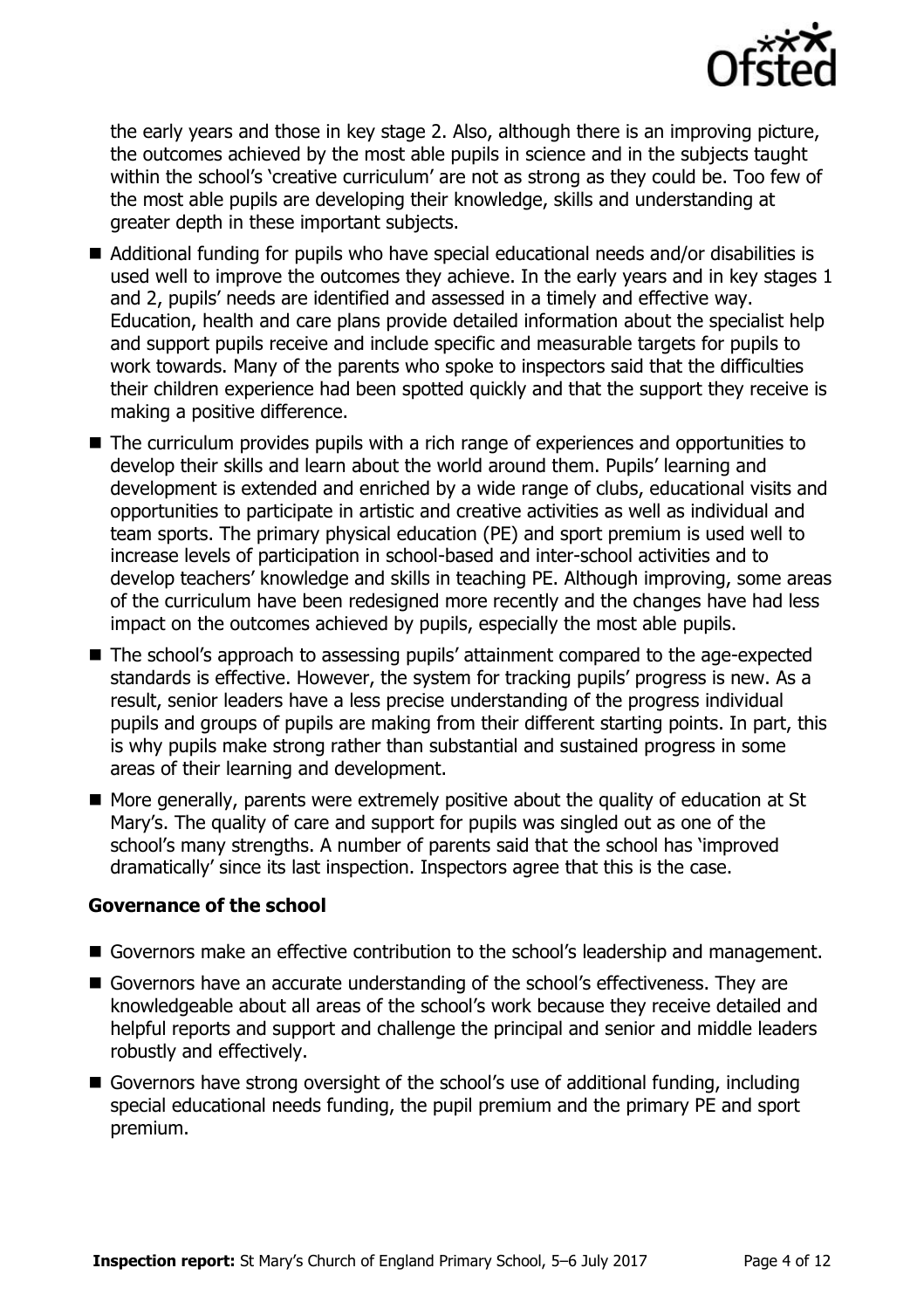

#### **Safeguarding**

- The arrangements for safeguarding are effective.
- There is a strong and embedded culture of keeping pupils safe and protecting them from harm. Senior leaders and staff know pupils and their families well and are alert to the things that make them vulnerable. Records show that timely action is taken when concerns about a pupil's safety or welfare are identified. The school works closely and effectively with other services to provide the help and support pupils and their families need.

#### **Quality of teaching, learning and assessment Good**

- Teachers have high expectations and plan work which is closely matched to pupils' interests and their different levels of ability. Learning activities are interesting and engaging and teachers promote pupils' independence skills and their confidence and ability to work and learn cooperatively. Pupils told inspectors that lessons are 'interesting and fun' and said they 'enjoy learning new things'. The work in their books and folders shows that they enjoy learning and take pride in their work.
- Teachers have a clear picture of pupils' knowledge, skills and understanding compared to the age-expected standards. They assess pupils' learning accurately and use the information they collect to inform their planning and teaching. This means that pupils build on what they know, understand and can do and, as a result, make strong gains in their learning. Occasionally, in key stage 1 classes for example, this practice is less effective. As a result, some lower-attaining pupils do not secure their knowledge and understanding before moving on to new work and some of the most able pupils do not develop and deepen their understanding quickly enough.
- Pupils who have special educational needs and/or disabilities are well supported and achieve good outcomes. Teaching assistants know the pupils they support well and, importantly, have the subject knowledge and specialist skills needed to help them learn well and make fast progress. This is also the case for pupils who speak English as an additional language, who make equally good gains as a result of the effective support they receive.
- Teachers explain ideas and model methods clearly and well. In a Year 2 mathematics lesson, for example, the teacher explained different methods of adding and subtracting two-digit numbers before challenging pupils to use their knowledge to solve some number problems. The teacher questioned pupils skilfully and made sure those who were less confident had the additional resources and help they needed. A consistently strong feature of teaching at St Mary's is the promotion of positive attitudes to learning and the development of pupils' resilience and skills as learners. This makes an important contribution to the consistently strong progress pupils make.
- $\blacksquare$  Phonics is taught well in the early years and in key stage 1. Teaching assistants make a strong contribution to the good outcomes pupils achieve in the Year 1 phonics screening check. Lower-attaining pupils and those who speak English as an additional language use their phonics knowledge with increasing confidence to read unfamiliar words. Importantly, pupils are challenged to use their reading and mathematics skills in a wide range of other subjects and, as a result, improve their confidence and extend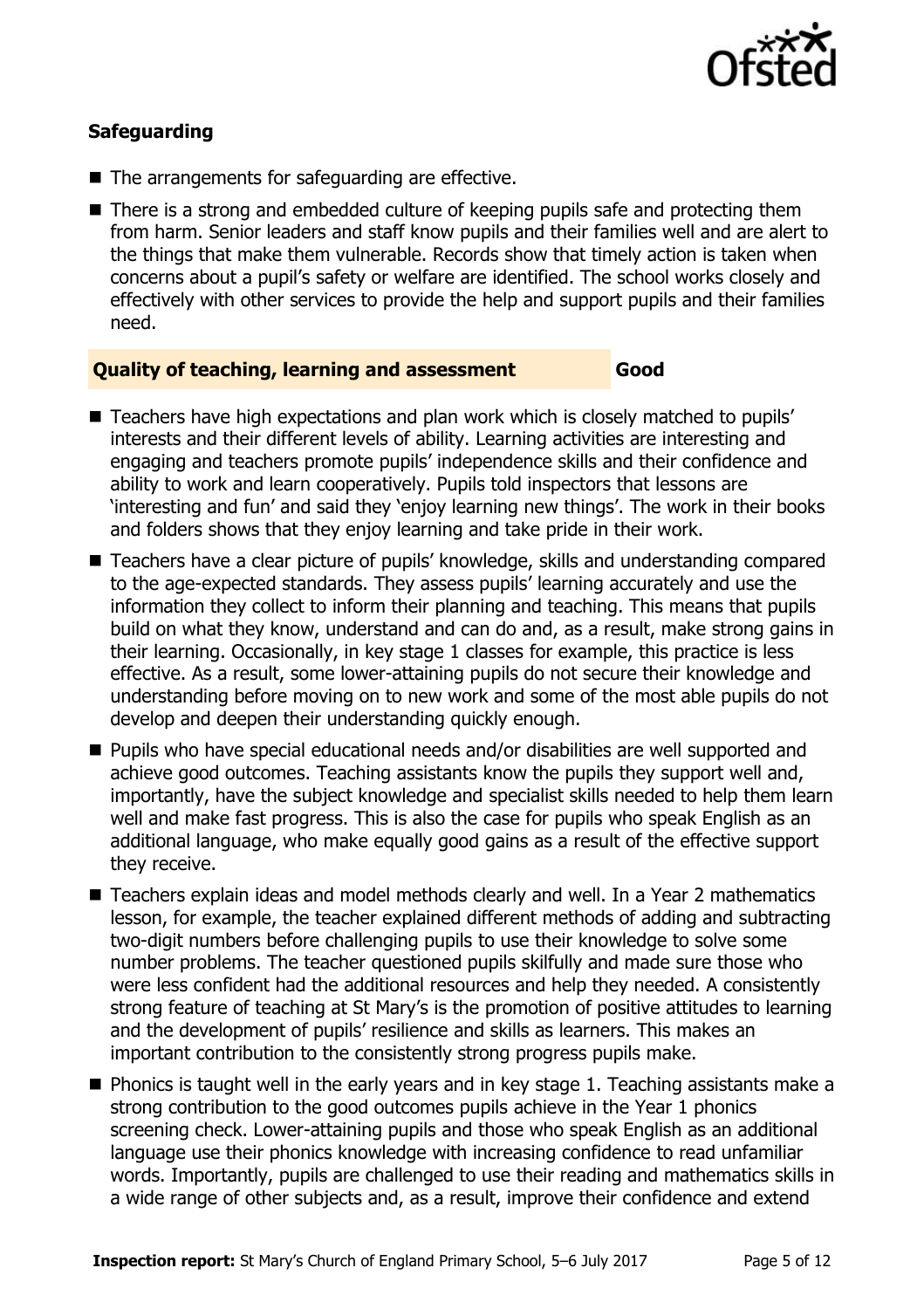

their skills. The most able pupils read confidently, fluently and with understanding as a result of the school's effective approach to teaching reading.

#### **Personal development, behaviour and welfare <b>South Article** Good

#### **Personal development and welfare**

- The school's work to promote pupils' personal development and welfare is good.
- Pupils have positive attitudes to learning. In lessons, they work hard and are keen to do well. Pupils are developing the skills and qualities they need to be successful and resilient learners. Their 'teamwork' skills and ability to work and learn cooperatively are stand-out strengths. On the small number of occasions when learning activities are not pitched at the right level for lower-attaining pupils and the most able, pupils lose interest and 'switch off'. This, in turn, impacts on their learning and the progress they make.
- Pupils have complete confidence in the adults who care for them at St Mary's. They told inspectors that they feel valued and safe. Although pupils said there is no bullying at their school, they also said that they feel confident to speak to a trusted adult about anything that is bothering or worrying them.
- **Pupils are knowledgeable about how to keep healthy and stay safe. They know, for** example, about how to stay safe when using computers, mobile phones and the internet and they are learning about how to cross roads safely and cycle safely on the road. Pupils know about healthy eating and the importance of regular exercise. Indeed, one Year 3 pupil demonstrated his understanding of the importance of healthy eating by insisting the lead inspector had an apple for pudding to make sure he had the recommended 'five-a-day'.

#### **Behaviour**

- The behaviour of pupils is good.
- **Pupils conduct themselves sensibly and responsibly throughout the school day with** minimal direction from teachers. Pupils are polite and respectful in the way they behave towards each other and many show great sensitivity and maturity in their interactions. Pupils and parents spoke proudly to inspectors about the standard of behaviour at St Mary's and, rightly, governors, leaders and staff share this pride.
- Some pupils, especially some of those who join the school during the academic year, experience greater difficulty with understanding and following the school's rules and expectations. There is a marked improvement in the behaviour of this group of pupils as a result of the school's inclusive, supportive and nurturing approach.
- In 2015/16, levels of absence increased and a higher than average proportion of disadvantaged pupils and those who receive support for their special educational needs missed too much school. Again, as a result of the school's determined action, levels of attendance have improved in 2016/17 and fewer pupils are persistently absent. There has been a notable improvement in the attendance of disadvantaged pupils and those who have special educational needs and/or disabilities. Crucially, leaders and governors recognise that improving attendance further is an important step in securing even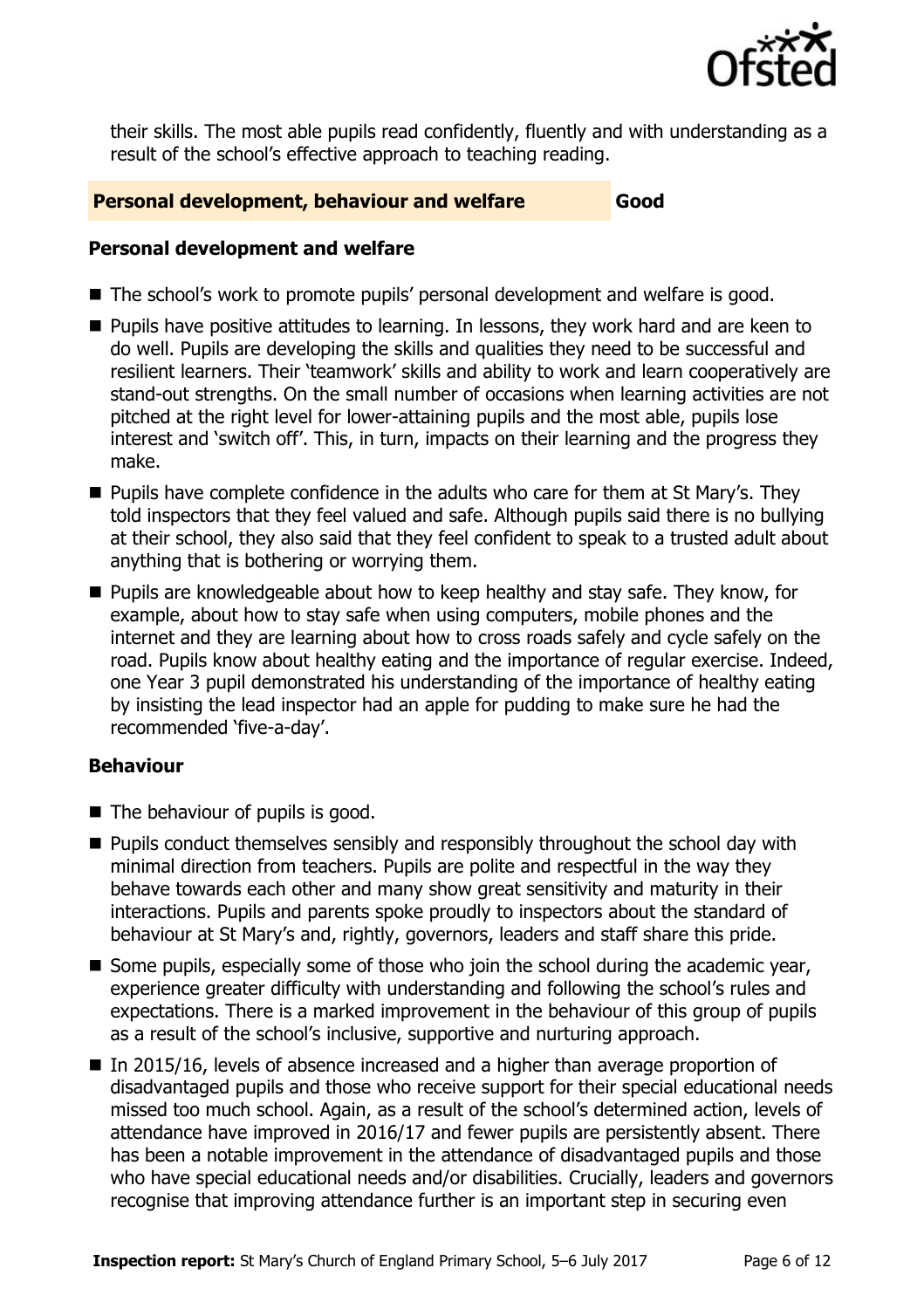

better outcomes for pupils.

#### **Outcomes for pupils Good Good**

- There has been a sustained trend of improvement in the outcomes achieved by children in the early years. In 2016, the proportion of children achieving a good level of development by the end of the Reception Year was higher than the national average.
- The proportion of pupils achieving the expected standard in the Year 1 phonics screening check also improved and, in 2016, was higher than the national average. Disadvantaged pupils made strong progress and a similarly high proportion achieved the expected standard at the end of Year 1. The phonics screening check results for 2017 show that an even higher proportion of current Year 1 pupils have achieved the expected standard.
- The outcomes achieved by Year 2 pupils in reading, writing and mathematics improved significantly in 2016. In mathematics, a high proportion of Year 2 pupils achieved and exceeded the expected standard. This improvement has been sustained in 2017 and current Year 2 pupils achieved similarly strong outcomes. Although a high proportion of pupils achieved the expected standard in reading and writing in 2016, fewer pupils exceeded this standard. Assessment information for current Year 2 pupils shows a similarly variable picture in reading and writing. This is because too few of the most able pupils are making rapid progress and demonstrating their knowledge, skills and understanding at greater depth.
- In 2016, the outcomes achieved by Year 6 pupils in reading, writing and mathematics also improved significantly. Year 6 pupils, including those who are disadvantaged, made consistently strong progress. The school's assessment information, the work in current Year 6 pupils' books and the 2017 test results show that this improvement has been sustained. In fact, this improvement is reflected in the standard of work in the English and mathematics books of current pupils in Years 3 to 6. Importantly, however, the work in their books from a wider range of subjects, including science, shows that some of the most able pupils do not make fast enough progress from their above average starting points.
- Pupils who have special educational needs and/or disabilities, pupils who join the school during the academic year and those who speak English as an additional language make rapid gains in their learning as a result of the effective and welltargeted support and help they receive. Underpinning this success are the notably strong gains these groups of pupils make in their personal development and welfare.
- $\blacksquare$  The outcomes pupils are achieving at the end of key stage 2 are helping them to be well prepared for the next phase of their education at secondary school.

#### **Early years provision Good Good**

■ Early years provision has improved since the predecessor school's last inspection and is now good. There has been a sustained trend of improvement in the outcomes achieved by children in the Reception class, including disadvantaged children and those who have special educational needs and/or disabilities. From starting points which are typical for their ages, children make strong progress. In 2016, the proportion achieving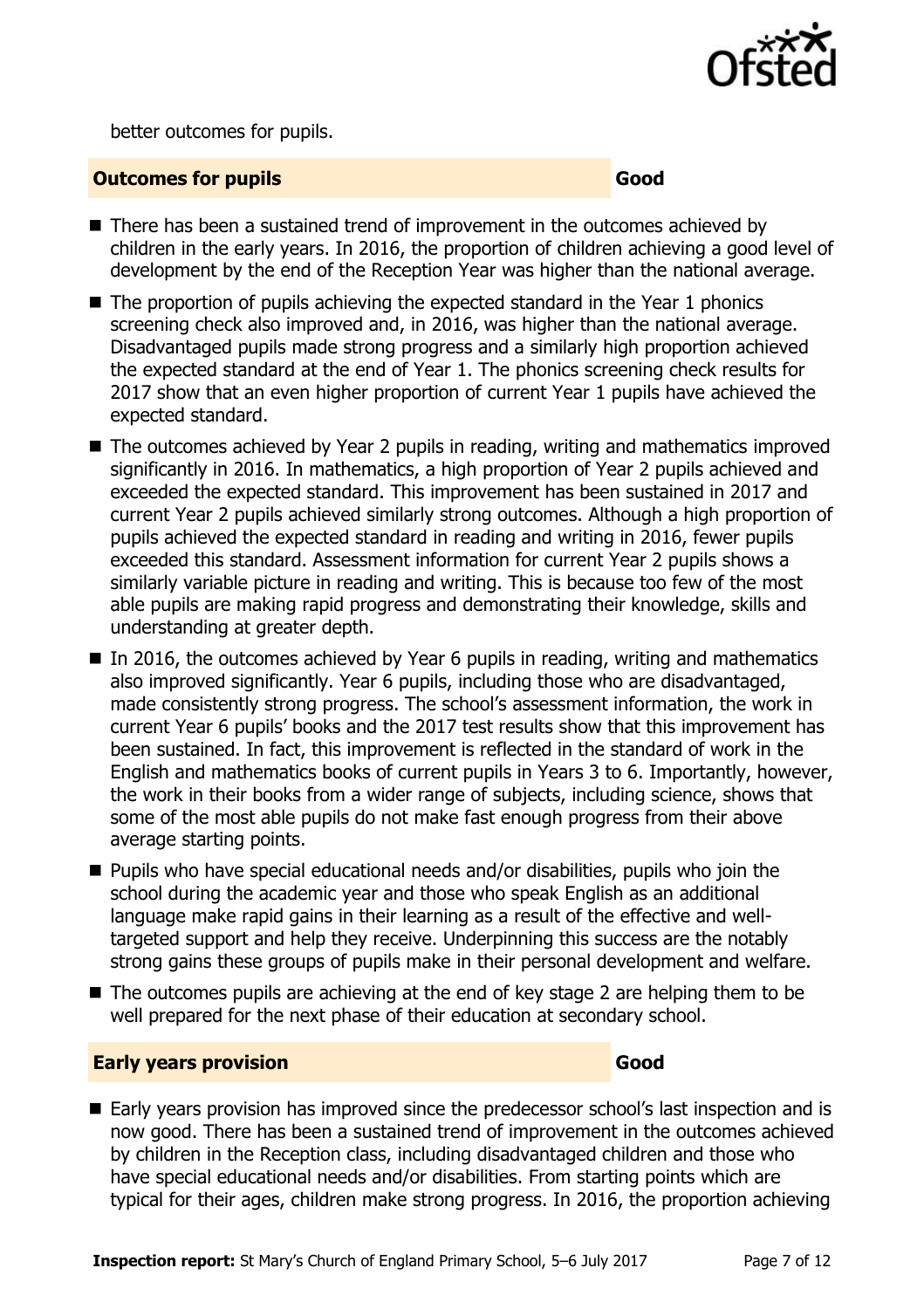

a good level of development was higher than the national average and these good outcomes have been sustained in 2017.

- The indoor and outdoor learning areas provide a rich range of experiences and learning opportunities which are closely matched to children's interests, needs and different levels of ability. Children's English and mathematics skills are promoted well in focused teaching sessions led by teachers and teaching assistants and in the activities children choose for themselves. Adults use their knowledge of how to teach phonics well. As a result, children make strong progress in this area of their learning.
- Children's starting points and their learning and progress are assessed accurately and effectively. Leaders and staff use this information to identify children who are not making fast enough progress. Any children who need additional help quickly catch up as result of the effective and well-targeted support they receive. Occasionally, adults do not use what they know about the things children can do to move them quickly on to new learning activities which will deepen their knowledge, understanding and skills. As a result, a few children achieve rather than exceed the age-expected standards in some areas of learning.
- The early years provision is a safe and nurturing environment which promotes children's personal development and welfare effectively. Expectations are high and children behave safely, responsibly and with increasing confidence and independence. Parents told inspectors that there are high standards of care and welfare at St Mary's and that they feel 'welcomed, informed and well supported' by early years leaders and staff. All statutory welfare requirements are met in the early years and safeguarding arrangements are effective.
- The principal and early years leader have an accurate view of the effectiveness of the early years provision. Much has been done to improve the provision since the predecessor school's last inspection. Since her appointment in 2014, the early years leader has worked effectively under the direction of the principal. However, systems to drive improvement without this close guidance are less developed and embedded. Senior leaders and governors know that strengthening this, and other aspects of the middle leadership, is an important next step.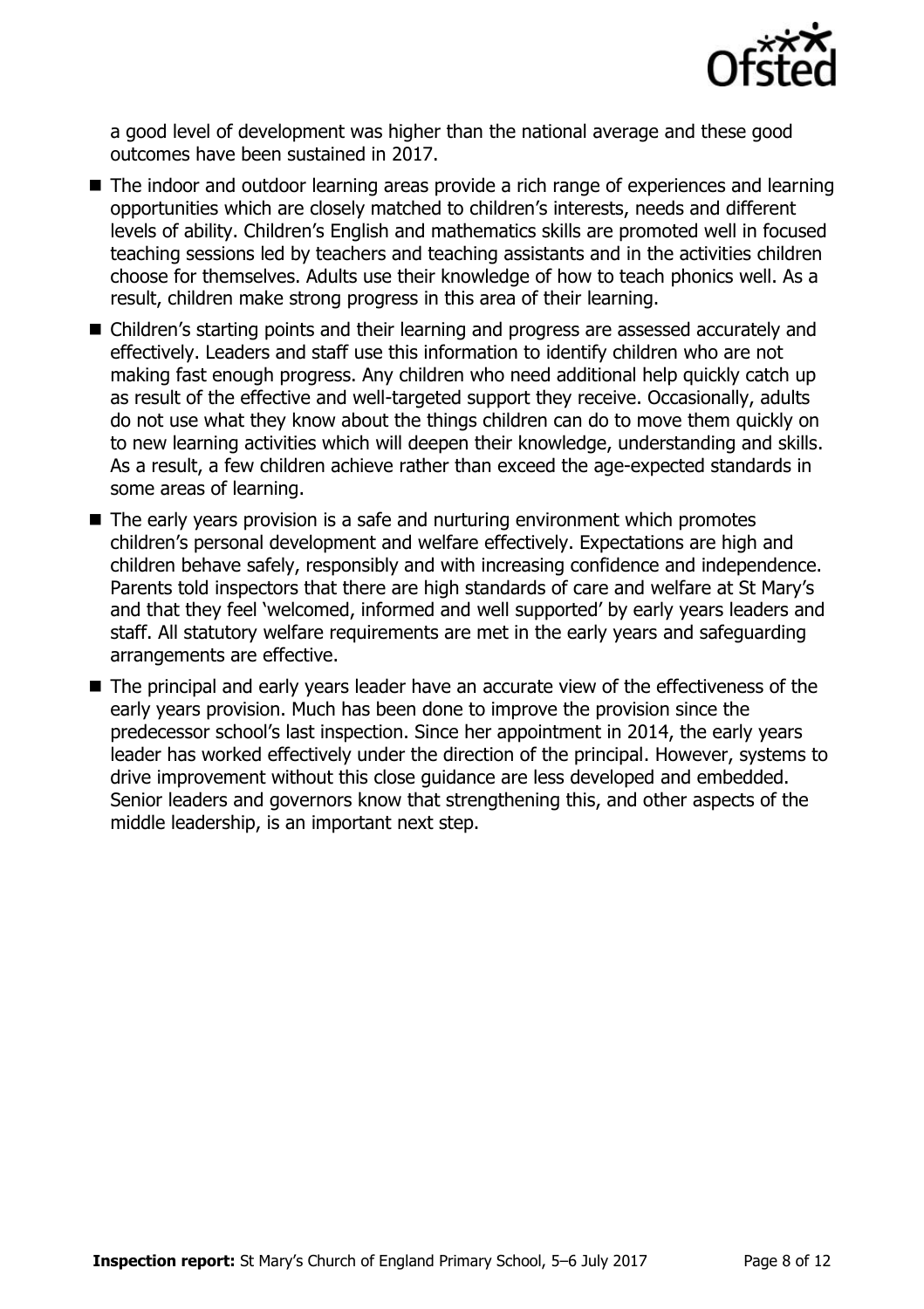

# **School details**

| Unique reference number | 140341    |
|-------------------------|-----------|
| Local authority         | Sheffield |
| Inspection number       | 10031938  |

This inspection of the school was carried out under section 5 of the Education Act 2005.

| Type of school                      | Primary                             |  |
|-------------------------------------|-------------------------------------|--|
| School category                     | Academy sponsor-led                 |  |
| Age range of pupils                 | 3 to 11                             |  |
| <b>Gender of pupils</b>             | Mixed                               |  |
| Number of pupils on the school roll | 181                                 |  |
| Appropriate authority               | Academy trust                       |  |
| Chair                               | Rev Melanie FitzGerald              |  |
| Principal                           | Lynn Thorne                         |  |
| Telephone number                    | 0114 2344461                        |  |
| Website                             | www.st-marys.sheffield.sch.uk/      |  |
| Email address                       | enquiries@st-marys.sheffield.sch.uk |  |
| Date of previous inspection         | Not previously inspected            |  |

#### **Information about this school**

- The school meets requirements on the publication of specified information on its website.
- The school does not comply with Department for Education guidance on what academies should publish about the implementation of the governing body's policy for pupils who have special educational needs and/or disabilities.
- St Mary's is a smaller than average-sized primary school. It is a sponsor-led academy within the Diocese of Sheffield Academies Trust. St Mary's converted to become an academy on 1 September 2014. When its predecessor school was last inspected by Ofsted in June 2014, it was judged to require improvement.
- While many pupils are of White British heritage, over half are from a range of minority ethnic backgrounds. Approximately one third of pupils speak English as an additional language.
- A high proportion of pupils join and leave the school within the academic year.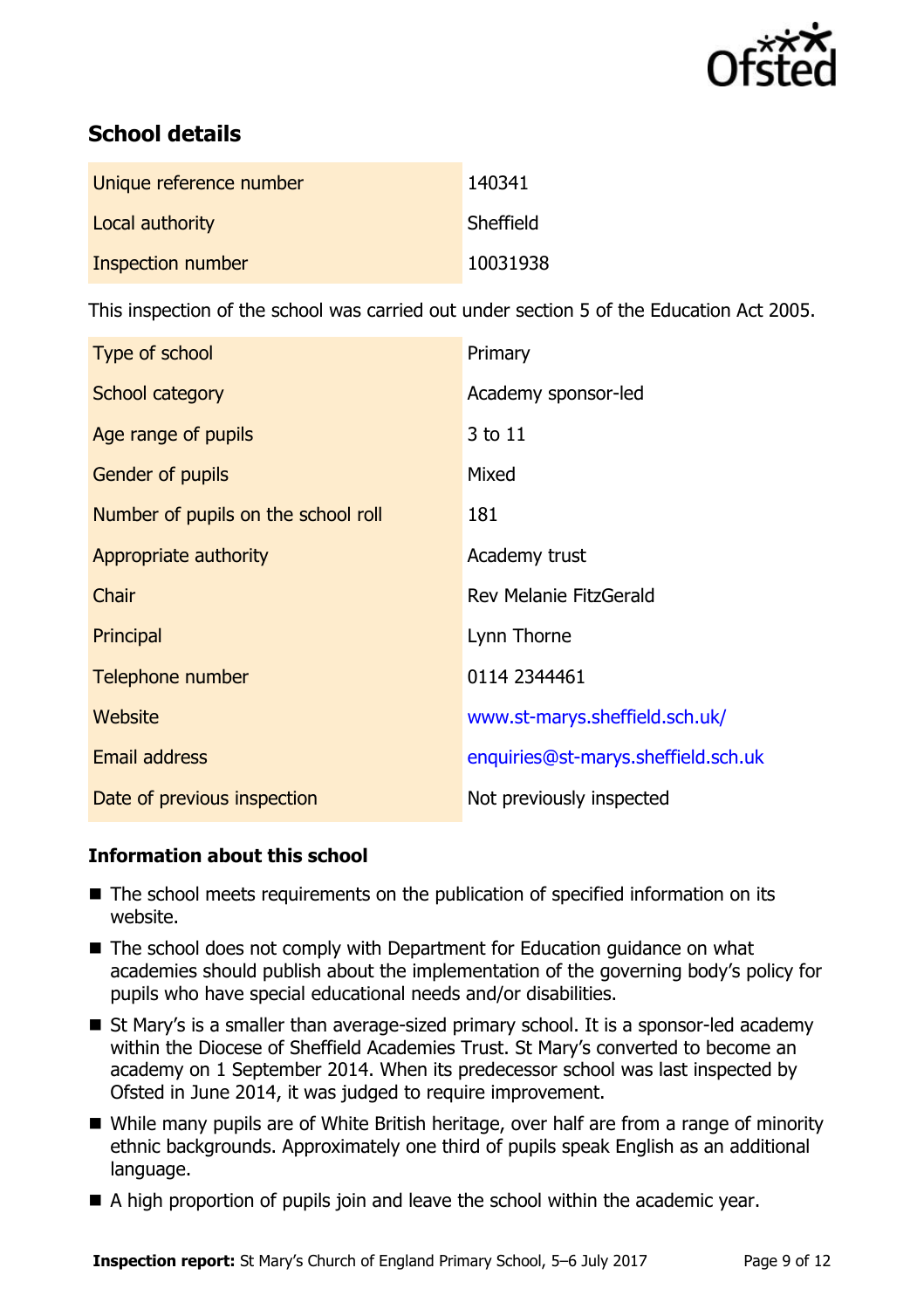

- The proportion of pupils who need support for their special educational needs and/or disabilities or have a statement of special educational needs or an education, health and care plan is higher than the national average.
- The proportion of pupils who are eligible for the pupil premium is much higher than the national average.
- The school meets the government's current floor standards, which are the minimum expectations for pupils' attainment and progress in reading, writing and mathematics by the end of Year 6.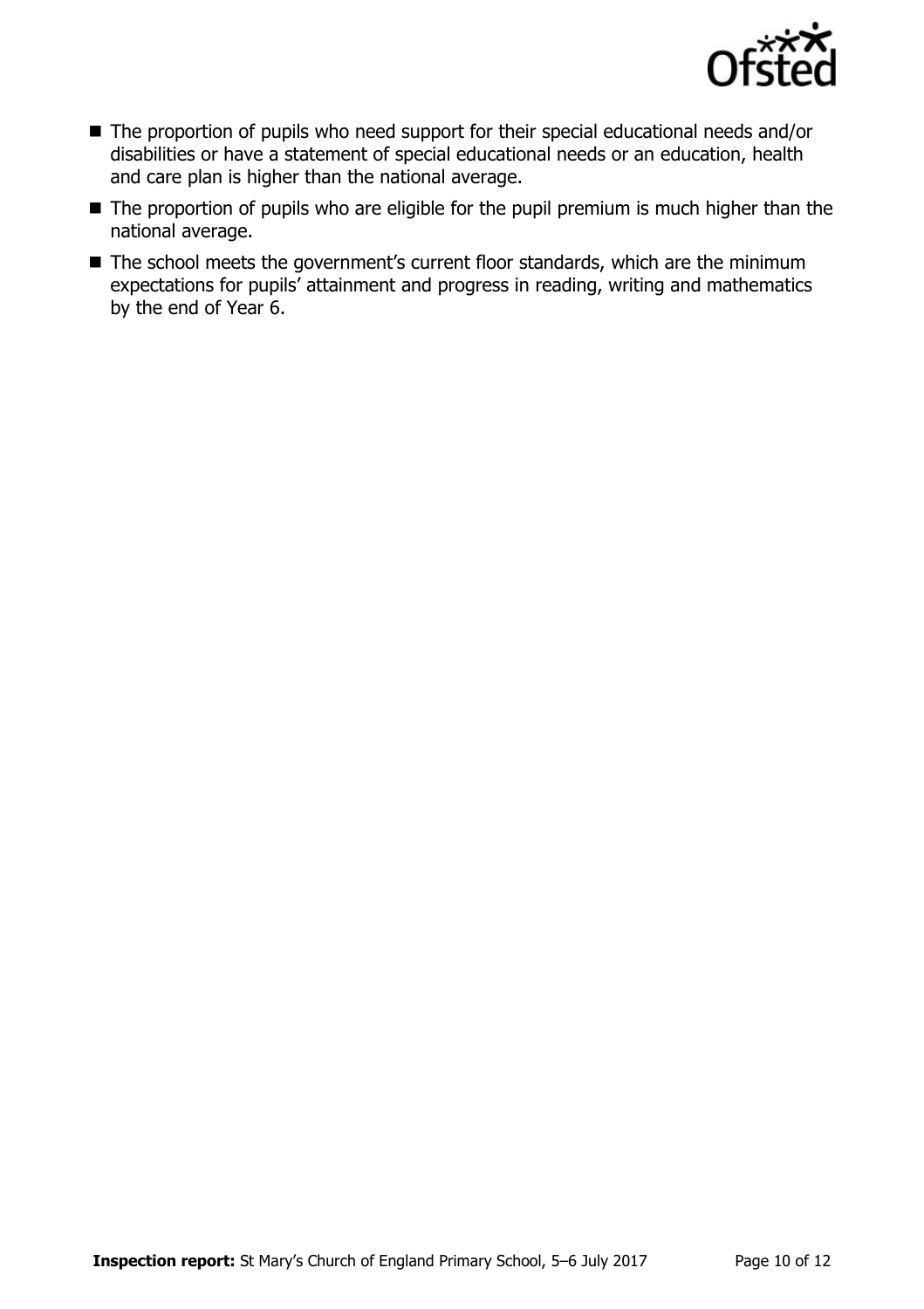

# **Information about this inspection**

- Inspectors observed teaching and learning on both days of the inspection. They also spoke to pupils, listened to them read and examined the work in their books. Several lessons were visited jointly with senior leaders.
- Meetings were held with pupils, parents, senior and middle leaders, four governors, including the chair and vice-chair of the governing body, and three representatives from the Diocese of Sheffield Academies Trust.
- **Inspectors spoke informally to parents at the end of the school day. Inspectors took** account of 27 responses recorded on Parent View, Ofsted's online questionnaire, including 23 written responses. There were no responses to the online pupil and staff questionnaires.
- Inspectors examined documents relating to governance, self-evaluation, school improvement planning, pupils' progress, attendance, behaviour, the curriculum and safeguarding.

#### **Inspection team**

| Nick Whittaker, lead inspector | Her Majesty's Inspector |
|--------------------------------|-------------------------|
| <b>Richard Knowles</b>         | <b>Ofsted Inspector</b> |
| <b>Abigail Rourke</b>          | <b>Ofsted Inspector</b> |